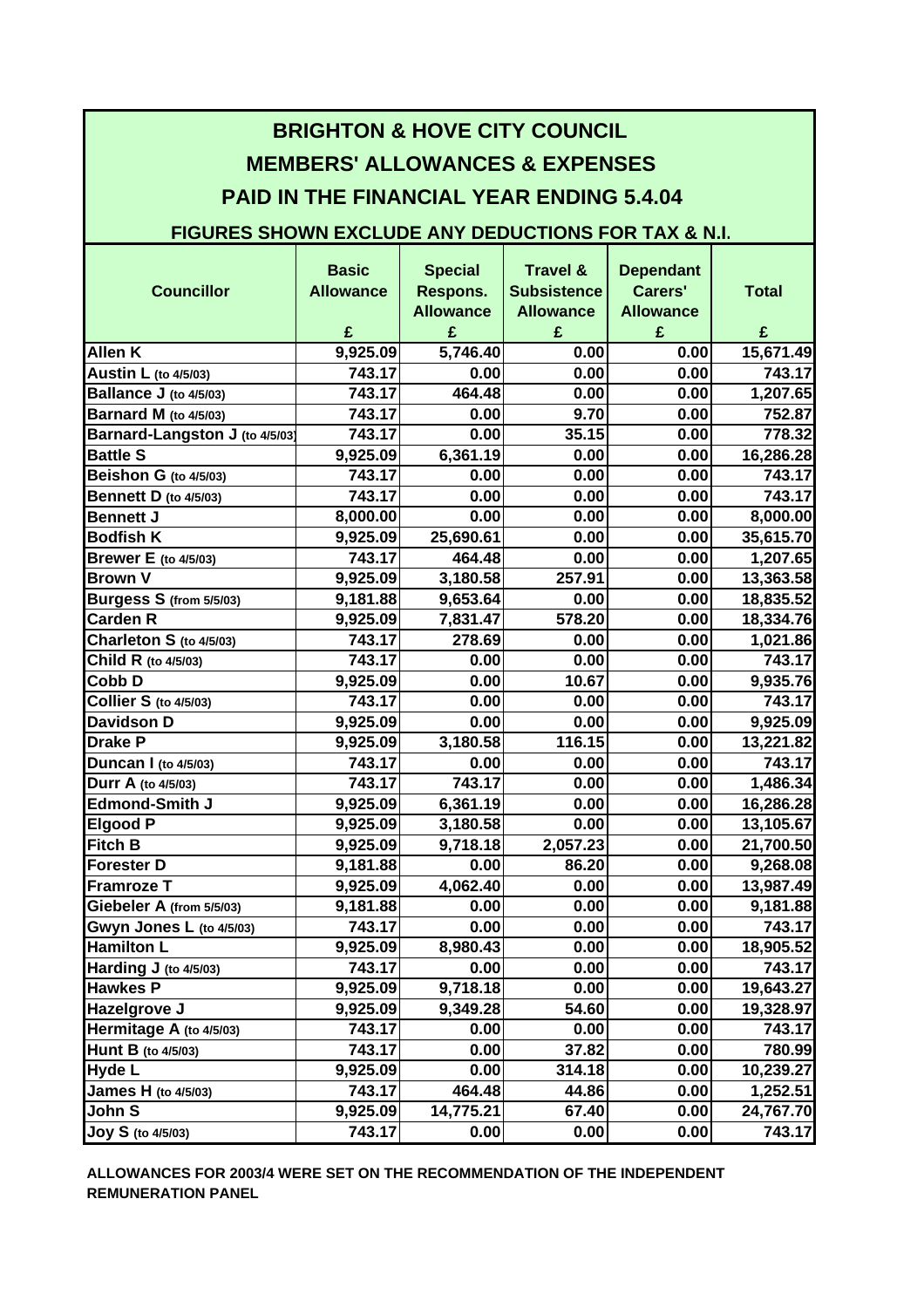| <b>BRIGHTON &amp; HOVE CITY COUNCIL</b>                        |                  |                  |                     |                  |              |
|----------------------------------------------------------------|------------------|------------------|---------------------|------------------|--------------|
| <b>MEMBERS' ALLOWANCES &amp; EXPENSES</b>                      |                  |                  |                     |                  |              |
| <b>PAID IN THE FINANCIAL YEAR ENDING 5.4.04</b>                |                  |                  |                     |                  |              |
|                                                                |                  |                  |                     |                  |              |
| <b>FIGURES SHOWN EXCLUDE ANY DEDUCTIONS FOR TAX &amp; N.I.</b> |                  |                  |                     |                  |              |
|                                                                | <b>Basic</b>     | <b>Special</b>   | <b>Travel &amp;</b> | <b>Dependant</b> |              |
| <b>Councillor</b>                                              | <b>Allowance</b> | Respons.         | <b>Subsistence</b>  | Carers'          | <b>Total</b> |
|                                                                |                  | <b>Allowance</b> | <b>Allowance</b>    | <b>Allowance</b> |              |
|                                                                | £                | £                | £                   | £                | £            |
| <b>Kemble E</b>                                                | 9,925.09         | 0.00             | 289.08              | 0.00             | 10,214.17    |
| <b>Kielty G</b>                                                | 9,925.09         | 9,718.18         | 0.00                | 0.00             | 19,643.27    |
| Lepper J                                                       | 9,925.09         | 368.85           | 0.00                | 0.00             | 10,293.94    |
| Lewis P (to 4/5/03)                                            | 743.17           | 139.34           | 0.00                | 0.00             | 882.51       |
| Lythell E J (to 4/5/03)                                        | 743.17           | 1,021.86         | 75.00               | 0.00             | 1,840.03     |
| Mallender GR (from 5/5/03)                                     | 9,181.88         | 0.00             | 0.00                | 0.00             | 9,181.88     |
| <b>Marsh M</b> (to 4/5/03)                                     | 743.17           | 278.69           | 17.75               | 0.00             | 1,039.61     |
| <b>McCaffery J</b>                                             | 9,925.09         | 6,115.25         | 0.00                | 0.00             | 16,040.34    |
| <b>Meadows A</b>                                               | 9,925.09         | 6,361.19         | 366.77              | 671.25           | 17,324.30    |
| Mears M (from 5/5/03)                                          | 9,181.88         | 0.00             | 0.00                | 0.00             | 9,181.88     |
| <b>Meegan V</b>                                                | 9,925.09         | 0.00             | 0.00                | 0.00             | 9,925.09     |
| Middleton M (to 4/5/03)                                        | 743.17           | 0.00             | 0.00                | 0.00             | 743.17       |
| <b>Mitchell G</b>                                              | 9,925.09         | 9,349.28         | 171.24              | 0.00             | 19,445.61    |
| Morgan W (from 5/5/03)                                         | 9,181.88         | 0.00             | 4.50                | 0.00             | 9,186.38     |
| Morley C (to 4/5/03)                                           | 743.17           | 743.17           | 75.27               | 0.00             | 1,561.61     |
| Murphy P (to 4/5/03)                                           | 743.17           | 0.00             | 0.00                | 0.00             | 743.17       |
| Newington J (to 4/5/03)                                        | 743.17           | 0.00             | 0.00                | 0.00             | 743.17       |
| <b>Norman A</b>                                                | 9,925.09         | 1,908.68         | 0.00                | 0.00             | 11,833.77    |
| <b>Norman K</b>                                                | 9,925.09         | 0.00             | 256.52              | 0.00             | 10,181.61    |
| Older A (from 5/5/03)                                          | 9,181.88         | 0.00             | 5.40                | 0.00             | 9,187.28     |
| <b>Oxley B</b>                                                 | 9,925.09         | 9,768.78         | 0.00                | 0.00             | 19,693.87    |
| Paskins S (from 5/5/03)                                        | 9,181.88         | 0.00             | 75.90               | 0.00             | 9,257.78     |
| <b>Peltzer Dunn G</b>                                          | 9,925.09         | 4,402.71         | 0.00                | 0.00             | 14,327.80    |
| <b>Pennington R</b>                                            | 9,925.09         | 2,913.50         | 415.81              | 0.00             | 13,254.40    |
| <b>Pidgeon B</b>                                               | 9,925.09         | 0.00             | 214.32              | 0.00             | 10,139.41    |
| Randall JW (from 5/5/03)                                       | 9,181.88         | 0.00             | 0.00                | 0.00             | 9,181.88     |
| Rowe B (to 4/5/03)                                             | 743.17           | 139.34           | 19.88               | 0.00             | 902.39       |
| <b>Shelley C</b> (to 4/5/03)                                   | 743.17           | 0.00             | 0.00                | 0.00             | 743.17       |
| Simpson C (to 4/5/03)                                          | 743.17           | 743.17           | 0.00                | 0.00             | 1,486.34     |
| <b>Simson D</b>                                                | 9,925.09         | 1,724.25         | 0.00                | 0.00             | 11,649.34    |
| <b>Smith D</b>                                                 | 9,925.09         | 1,908.68         | 0.00                | 0.00             | 11,833.77    |
| Spray J (to 4/5/03)                                            | 743.17           | 0.00             | 0.00                | 0.00             | 743.17       |
| <b>Steer H</b> (to 4/5/03)                                     | 743.17           | 0.00             | 0.00                | 0.00             | 743.17       |
| <b>Stiles P</b> (to 4/5/03)                                    | 743.17           | 0.00             | 35.79               | 0.00             | 778.96       |
| <b>Taylor K</b>                                                | 9,925.09         | 3,180.58         | 0.00                | 0.00             | 13,105.67    |

**REMUNERATION PANEL ALLOWANCES FOR 2003/4 WERE SET ON THE RECOMMENDATION OF THE INDEPENDENT**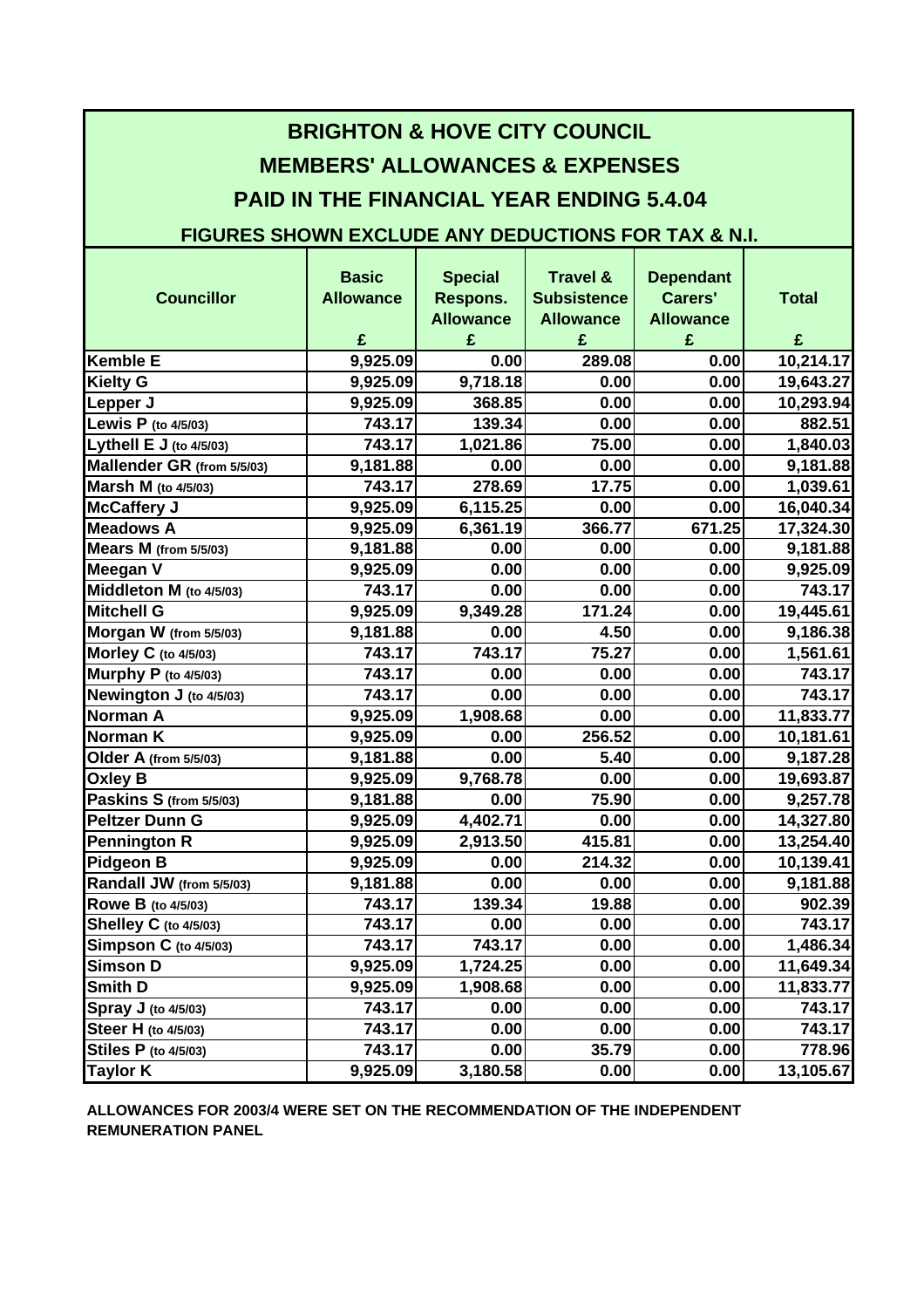| <b>BRIGHTON &amp; HOVE CITY COUNCIL</b><br><b>MEMBERS' ALLOWANCES &amp; EXPENSES</b> |                  |                  |                    |                  |              |
|--------------------------------------------------------------------------------------|------------------|------------------|--------------------|------------------|--------------|
|                                                                                      |                  |                  |                    |                  |              |
| <b>PAID IN THE FINANCIAL YEAR ENDING 5.4.04</b>                                      |                  |                  |                    |                  |              |
| <b>FIGURES SHOWN EXCLUDE ANY DEDUCTIONS FOR TAX &amp; N.I.</b>                       |                  |                  |                    |                  |              |
|                                                                                      |                  |                  |                    |                  |              |
|                                                                                      | <b>Basic</b>     | <b>Special</b>   | Travel &           | <b>Dependant</b> |              |
| <b>Councillor</b>                                                                    | <b>Allowance</b> | Respons.         | <b>Subsistence</b> | Carers'          | <b>Total</b> |
|                                                                                      |                  | <b>Allowance</b> | <b>Allowance</b>   | <b>Allowance</b> |              |
|                                                                                      | £                | £                | £                  | £                | £            |
| <b>Theobald C</b>                                                                    | 9,925.09         | 1,908.68         | 265.61             | 0.00             | 12,099.38    |
| <b>Theobald G</b>                                                                    | 9,925.09         | 2,304.85         | 1393.96            | 0.00             | 13,623.90    |
| <b>Tonks F</b>                                                                       | 9,925.09         | 0.00             | 32.60              | 0.00             | 9,957.69     |
| <b>Turner D</b>                                                                      | 9,925.09         | 7,510.14         | 1,422.88           | 0.00             | 18,858.11    |
| Turton C (from 5/5/03)                                                               | 9,181.88         | 0.00             | 0.00               | 0.00             | 9,181.88     |
| Wade S (to 4/5/03)                                                                   | 743.17           | 0.00             | 0.00               | 0.00             | 743.17       |
| <b>Walshe B (to 4/5/03)</b>                                                          | 743.17           | 0.00             | 0.00               | 0.00             | 743.17       |
| Warman-Brown F (to 4/5/03)                                                           | 743.17           | 0.00             | 0.00               | 0.00             | 743.17       |
| Warmington J (to 4/5/03)                                                             | 743.17           | 0.00             | 0.00               | 0.00             | 743.17       |
| <b>Watkins D</b>                                                                     | 9,925.09         | 0.00             | 0.00               | 0.00             | 9,925.09     |
| <b>Wells G</b>                                                                       | 9,925.09         | 839.75           | 130.40             | 0.00             | 10,895.24    |
| West P (to 4/5/03)                                                                   | 743.17           | 0.00             | 8.60               | 0.00             | 751.77       |
| Williams S (from 5/5/03)                                                             | 9,181.88         | 0.00             | 0.00               | 0.00             | 9,181.88     |
| <b>Willows P</b>                                                                     | 9,925.09         | 0.00             | 0.00               | 0.00             | 9,925.09     |
| <b>Worgan M</b> (to 4/5/03)                                                          | 743.17           | 0.00             | 0.00               | 0.00             | 743.17       |
| Wrighton G (from 5/5/03)                                                             | 9,181.88         | 0.00             | 0.00               | 0.00             | 9,181.88     |
| Young J (from 5/5/03)                                                                | 9,181.88         | 0.00             | 0.00               | 0.00             | 9,181.88     |
|                                                                                      |                  |                  |                    |                  |              |
| <b>Totals</b>                                                                        | 551,865.33       | 203,554.14       | 8,947.35           | 671.25           | 765,038.07   |
| Co-opted Member Dr. M. Wilkinson (from 16/503) Co-optee's Allowance                  |                  |                  |                    | 438.52           |              |

**ALLOWANCES FOR 2003/4 WERE SET ON THE RECOMMENDATION OF THE INDEPENDENT REMUNERATION PANEL**

**NOTES**

- **1. Councillor Fitch's travel & subsistence is inclusive of a £2,000 budget for his role as Secretary General of the International Association of Peace Messenger Cities.**
- **payments are made by the Council directly to carers and are not received by 2. Although the cost of Dependant Carers' Allowance is shown in the above Table, councillors.**
- **3. Where applicable, expenses shown are inclusive of reclaims which have been credited from outside bodies such as East Sussex Fire Authority during 2003/04**

**BN3 2LS Hove Brighton & Hove City Council King's House, Grand Avenue,**

**Jun-04**